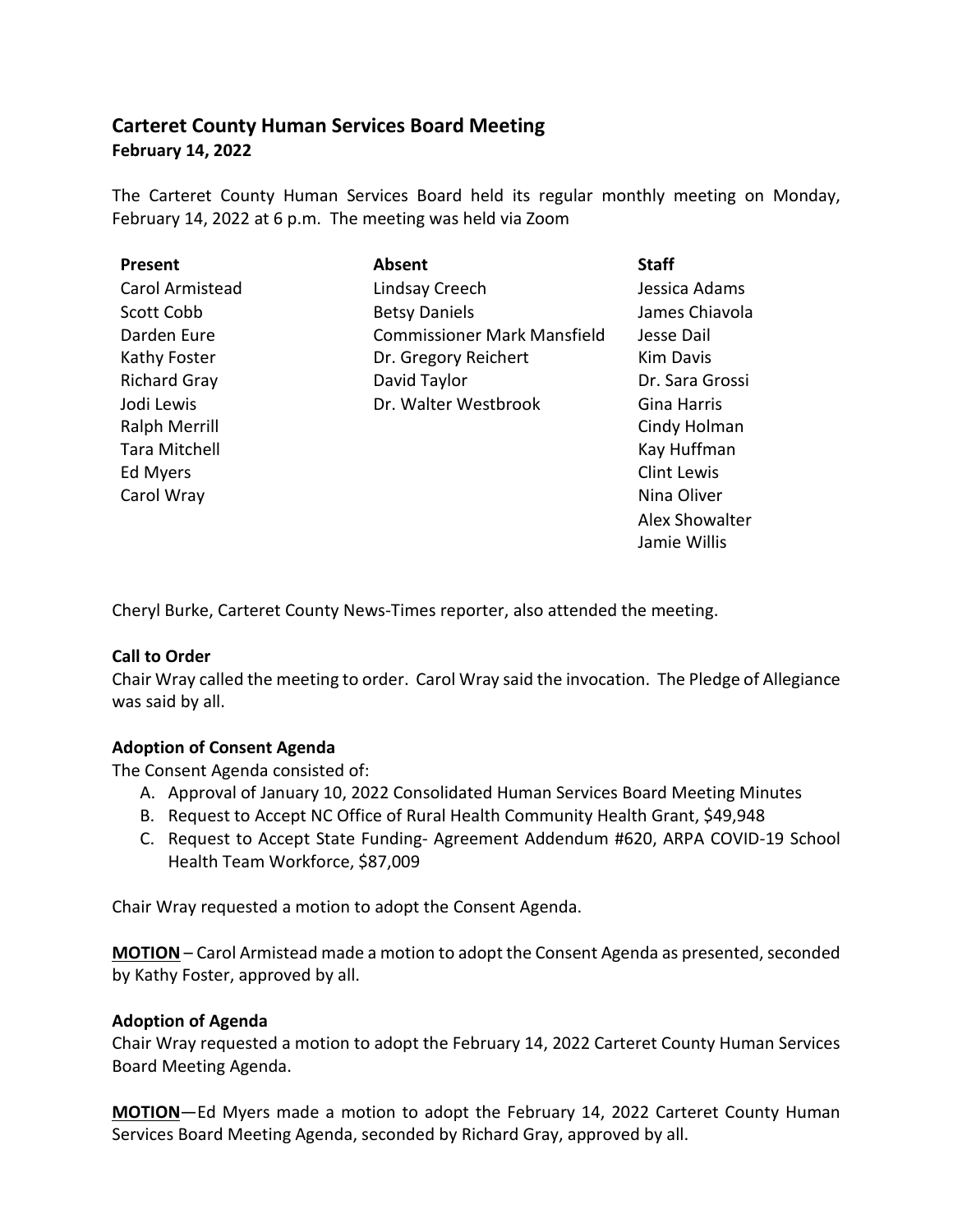## **Public Comment**

Since members of the public are not able to attend the meetings via Zoom, a notice was printed in the Carteret County News-Times on February 13, 2022, directing any questions to Cindy Holman's email. One member of the community, Kenneth Conklin, spoke at this month's meeting.

Kenneth Conklin, who resides at 8706 Plantation Drive, Emerald Isle, introduced himself. Mr. Conklin is a retired Navy Independent Duty Corpsman. He presented a PowerPoint presentation that detailed his research on alternate prevention and treatment of COVID-19. The presentation, titled "Carteret County Public Health Initiative to Recommend and Promote Frontline COVID-19 Critical Care Alliance's I-Mask+ Protocol in Local High-Risk Communities, described the overview of the current situation, introduction to the FLCC organization, I-Mask+ protocols for pre-post exposure, components of I-Mask+, and a proposal of a public health initiative.

Carol Wray thanked Mr. Conklin for attending and told the board members to get in touch with him if they had more questions.

## **Adult Services Presentation**

*Gina Harris, Adult In-Home Services Supervisor James Chiavola, Adult Protective Services Supervisor*

## **Adult In-Home Services:**

Gina Harris began by discussing the Adult In-Home Services Unit.

The Adult In-Home Services Unit administers the Community Alternative Program for Disabled Adults (CAP/DA), Special Assistance In-Home, and Level II In-Home Aide programs. All adult inhome programs are intended to assist qualifying individuals to remain safely in their own home and community rather than being placed in an assisted living or skilled nursing facility. These programs do not replace but, rather, supplement the formal and informal services and supports already in place. We also have an Adult Home Specialist Social Worker that monitors Carteret County's adult care and family care homes for compliance with State rules and regulations.

The CAP/DA program is a Medicaid Home and Community-Based Services Waiver that provides a cost-effective alternative to institutionalization to a specified targeted population. The individual must meet the income and resource limits for full Medicaid or be able to meet a monthly deductible to make them eligible for Medicaid. The CAP/DA program waives certain NC Medicaid requirements to furnish an array of home and community-based services to adults with disabilities. Other requirements include that the individual must be skilled nursing level of care, and the health, safety and well-being of the client must be assured in the home setting. CAP/DA services include case management services, in-home aide services, home accessibility and adaptation, personal emergency response systems, and specialized medical equipment and supplies. As of today, all of Carteret County's assigned 107 CAP/DA slots are filled. In addition, we have one borrowed slot as well as 5 Alzheimer's slots. We currently have 18 individuals on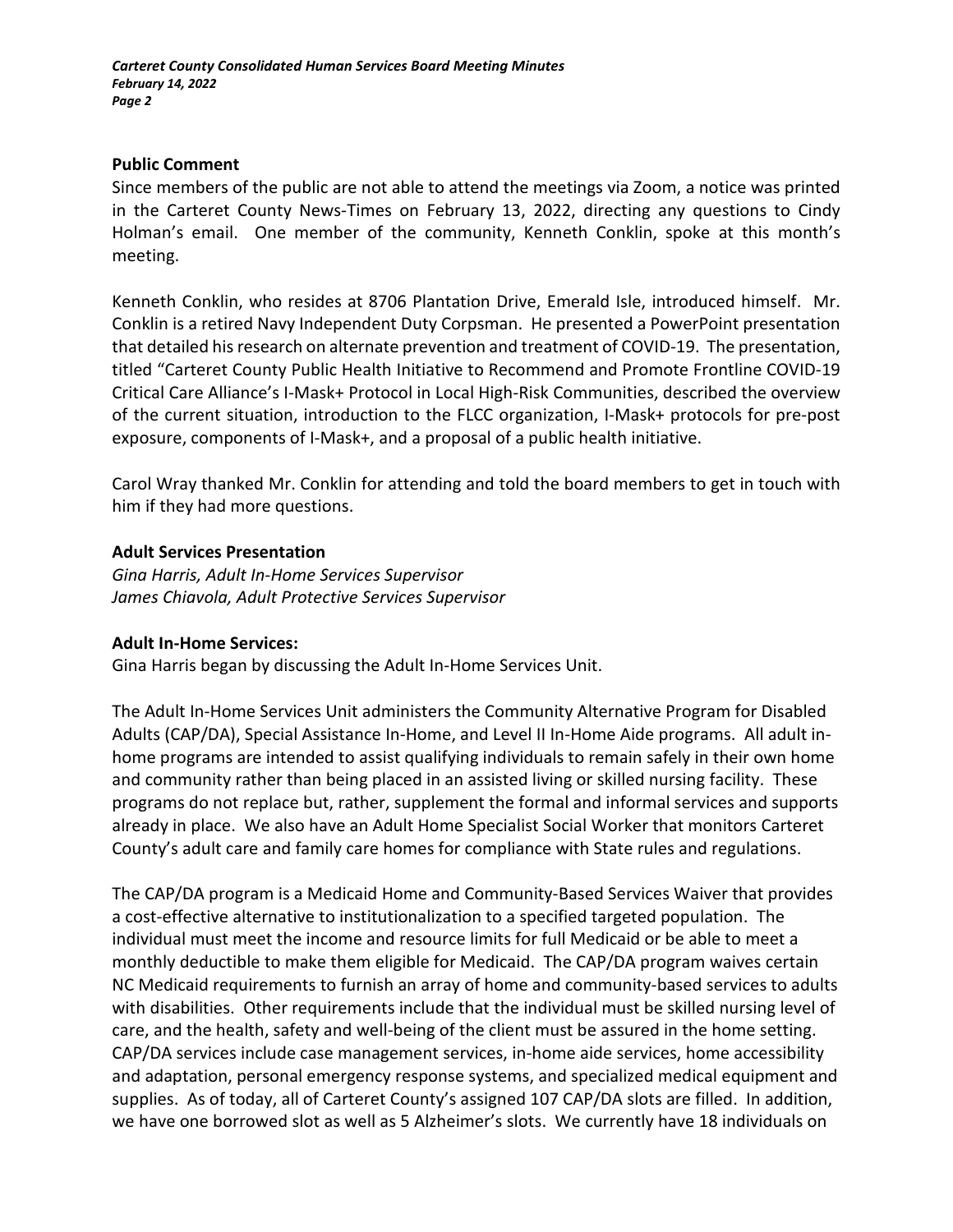our CAP/DA waiting list. Changes in the State's CAP/DA referral process have created longer waiting times for potential beneficiaries to receive these needed services.

The Special Assistance In-Home program provides a choice to those who are eligible for care in a licensed residential care facility but who desire to, and can, remain safely in a private living arrangement by providing them with financial assistance and case management services. This payment is an income supplement and is intended to assist with the provision of daily necessities such as food, shelter, clothing, utilities, transportation, in-home aide services, essential household items, essential home repairs and modifications and other services that enable the client to live at home safely. The individual must be eligible for full Medicaid and deemed assisted living level of care. Currently, we have 42 active SAIH cases, five pending applications, and 13 on the waiting list. Carteret County has 60 SAIH slots assigned by the state. Recipients receive an average of \$300 per month. The State plans to remove the slot restriction and reverse the requirements for SAIH and an individual that is found eligible, will automatically be eligible for Medicaid. This is expected to create an influx of applications.

The Level II In-Home Aide program is intended to assist individuals with attaining and maintaining self-sufficiency and safety in their own home for as long as possible. This program is funded through the Home and Community Care Block Grant. This service provides an inhome aide to assist with home care management and personal care needs. The program is based on need, not income or resources. An individual must be at least 60 years of age and assisted living level of care. Currently, we serve 13 individuals for an average of 8 hours per week. There are 63 on the Level II IHA waiting pool list.

In all programs, an Adult Protective Services substantiated case will take precedence and will be served as soon as possible. COVID-19 has created challenges in providing services to our clients. In-home agencies are finding it hard to staff our cases which leaves our clients without assistance in the home. Home visits have been waived by the State, however our social workers have made visits based on each client's individual circumstances.

## **Adult Protective Services:**

James Chiavola discussed the APS unit and outreach workers.

Outreach workers act as liaisons between community organizations, the Department of Social Services, and the counties local citizens. Outreach can encompass a myriad of fields or can focus specifically on a certain demographic. As it relates to Adult Protective Services or (APS), there are certain criteria that must be met in order for an APS report to be accepted for evaluation. NC General Statute sets out three criteria for the APS program. The three criteria are: 1) alleged to be a disabled adult; (2) alleged to be abused, neglected, and/or exploited; and (3) alleged to need protective services. When a report is received in the agency, an initial screening must be made immediately to determine if it is a protective service report. A report should always be considered protective services unless the allegations do not meet the three criteria. Every report must be received and screened since the county department of social services is the sole agency with authority and responsibility to provide APS. It is important to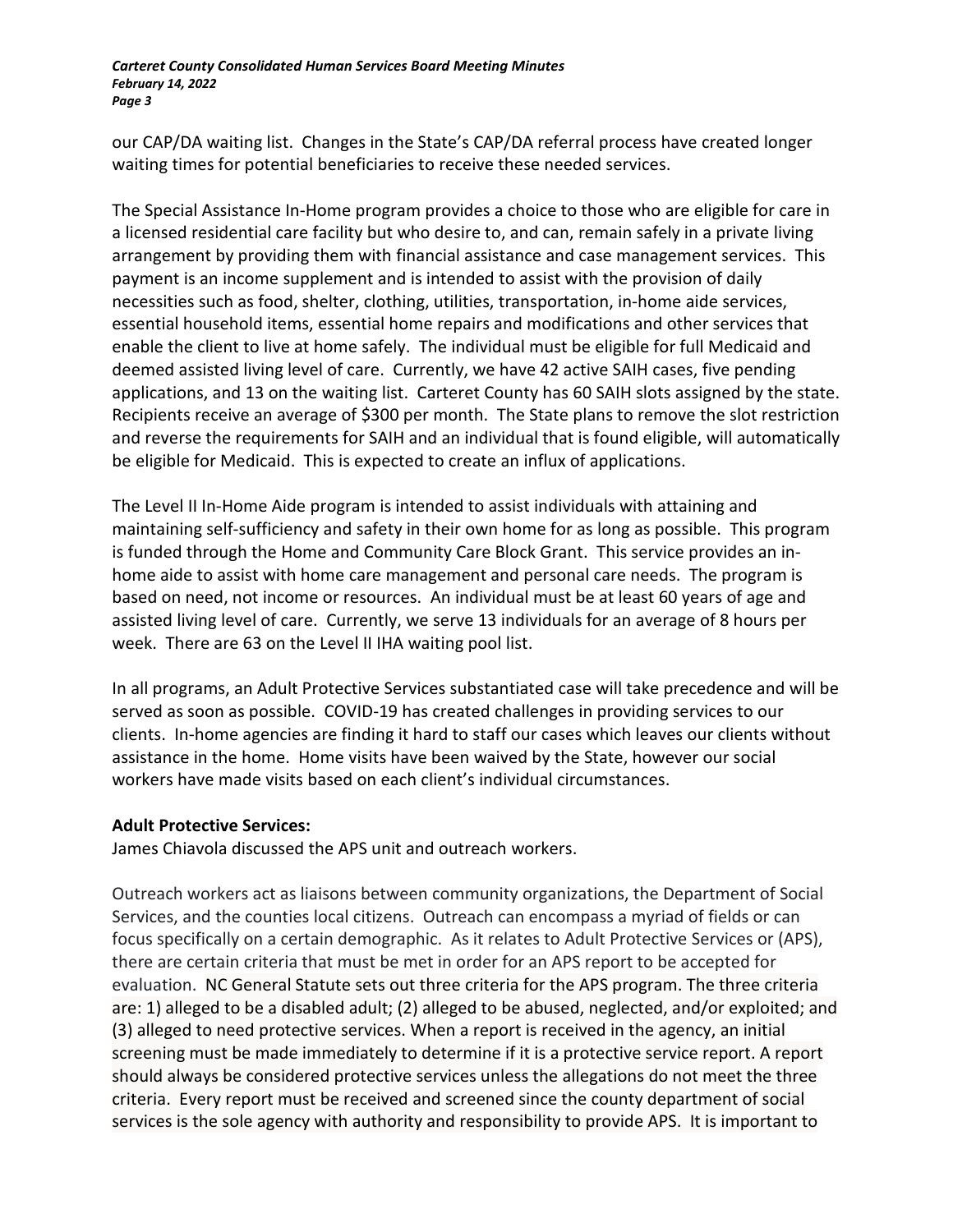note that requests which come to the department for other services may, upon further exploration, result in an APS Report.

Outreach typically occurs in a few different manners:

- DSS receives a call from a concerned citizen about a possible vulnerable adult
- An APS report is called in that does not meet the criteria
- An individual comes into the agency with information regarding a possible vulnerable adult

The similarity that can observed among these instances is that there is not enough information to meet the criteria for an APS report. Simply because a family member, friend or concerned citizen does not capture the correct terminology does not always mean there is not an individual in need of some assistance in our County, therefore Outreach is conducted and an APS report is created or the adult is linked with whatever services they can benefit from without the need of an APS report.

Although there is no one size fits all approach when conducting Outreach, predominantly in the recent months we have assisted the county's homeless population. To date this demographic is approximately 75 in Carteret County. The cold weather coupled with an inability to call or walk to a location in order to receive services has shown an increase in Outreach's conducted with the homeless and impoverished members of our community. In the last 90 days Carteret County DSS has conducted Outreach on 20 occasions in which 13 of the 20 involved the homeless. In this short snapshot we can see that over 50% of the Outreach's conducted made contact with the homeless in which an inability to access services (transportation) or knowledge of services available were the main factors leading to the Outreach. Once contact is made during an Outreach, safety for the individual as well as the Outreach worker is assessed by the APS Supervisor and then staffed and turned over with another Social Worker in Adult Services who then works with the adult to align appropriate services, placement, as well as the identification of any social or natural supports the adult may have.

As a service to the community, professionals from Carteret County Adult Services are available to speak and present information to local organizations and community partners regarding abuse, neglect and exploitation. Presentations can be designed to fit your needs and may include opportunities for activities and questions.

Speaking Topics may include:

- Overview of Elder Abuse/APS
- Indicators of Abuse, Neglect and Exploitation
- APS Screening guidelines
- Referral process and expectations
- Collaboration and role of community partners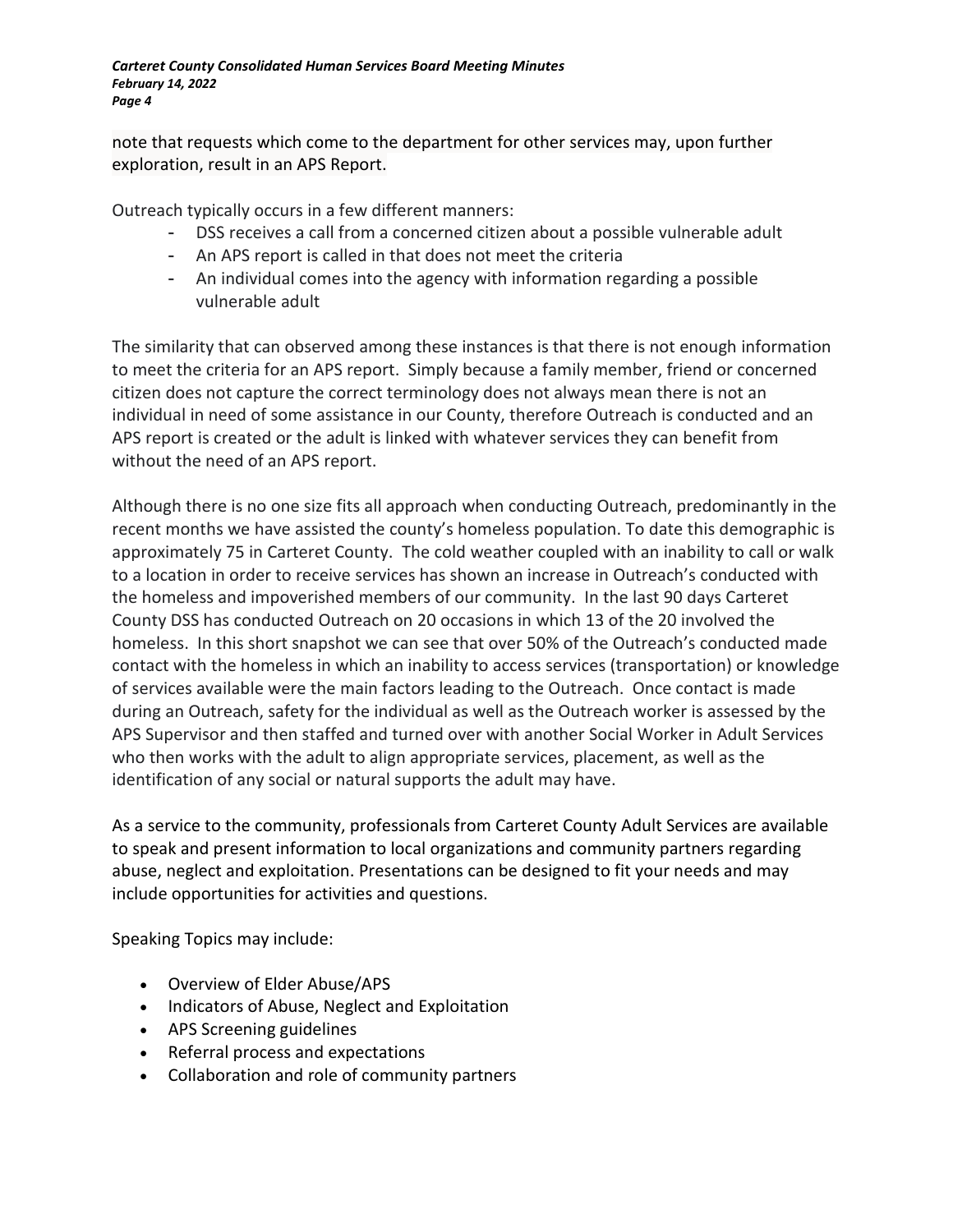The outcome of many of the Outreach's conducted do not result in an APS report. Through the provision of information and education regarding community resources the majority of those receiving Outreach maintain a quality level of independent living.

Carol Wray told James that is was wonderful to get an overview of the APS program and encouraged anyone who had questions to contact him.

## **Bad Debt Write-Off**

## *Nina Oliver, Health Department Director*

The total 2020 Bad Debt Write-Off is \$4,455.03. The accounts reviewed have not had any activity on their account for twelve consecutive months. There are 111 accounts requested to be written off. This is a significant increase of 27 accounts from last year's Bad Debt Write-Off list of 84 accounts. Last year's total was \$2,603.74, this is an increase of \$1,851.29. The increase is largely due to the change in our check-in/check-out process. In an effort to reduce transmission of COVID-19, patients were screened and checked out by phone. During this period, we primarily collected card payments. We saw a reduction in cash payments.

We are requesting these 111 accounts, totaling \$4,455.03 to be written-off for 2020 according to the Bad Debt Write-Off Policy. Of these 111 accounts, 7 are not eligible to be sent to the NC Debt Setoff Program because these patients do not have Social Security numbers. There are 2 accounts we cannot send due to the patient's confidentiality status. These accounts equal \$903.03 of the total, or 20.27%. The remaining 102 accounts are under the \$50.00 minimum requirement to be sent to the NC Debt Setoff program. These 102 accounts total \$3,552, or 79.73% of the total.

Carol asked if the increase is related to COVID. Nina stated that yes, it is, since people are more apt to pay in person, and since patients were not checking out in person, it was harder to get them to pay over the phone. Many pay in cash, and do not use debit or credit cards. Ed Myers asked those without SSN are undocumented workers. Nina said this is correct. Ed stated that when he first became a board member, the bad debt was very high. He hopes it does not get out of control again. He asked Nina what she proposes to do to keep it from getting out of control again. Nina said the best thing to do is ask in person, now that we are seeing patients in person again.

Chair Wray asked for a motion to approve the bad debt write-off.

**MOTION:** Ed Myers made a motion to approve the bad debt write-off, seconded by Kathy Foster, approved by all.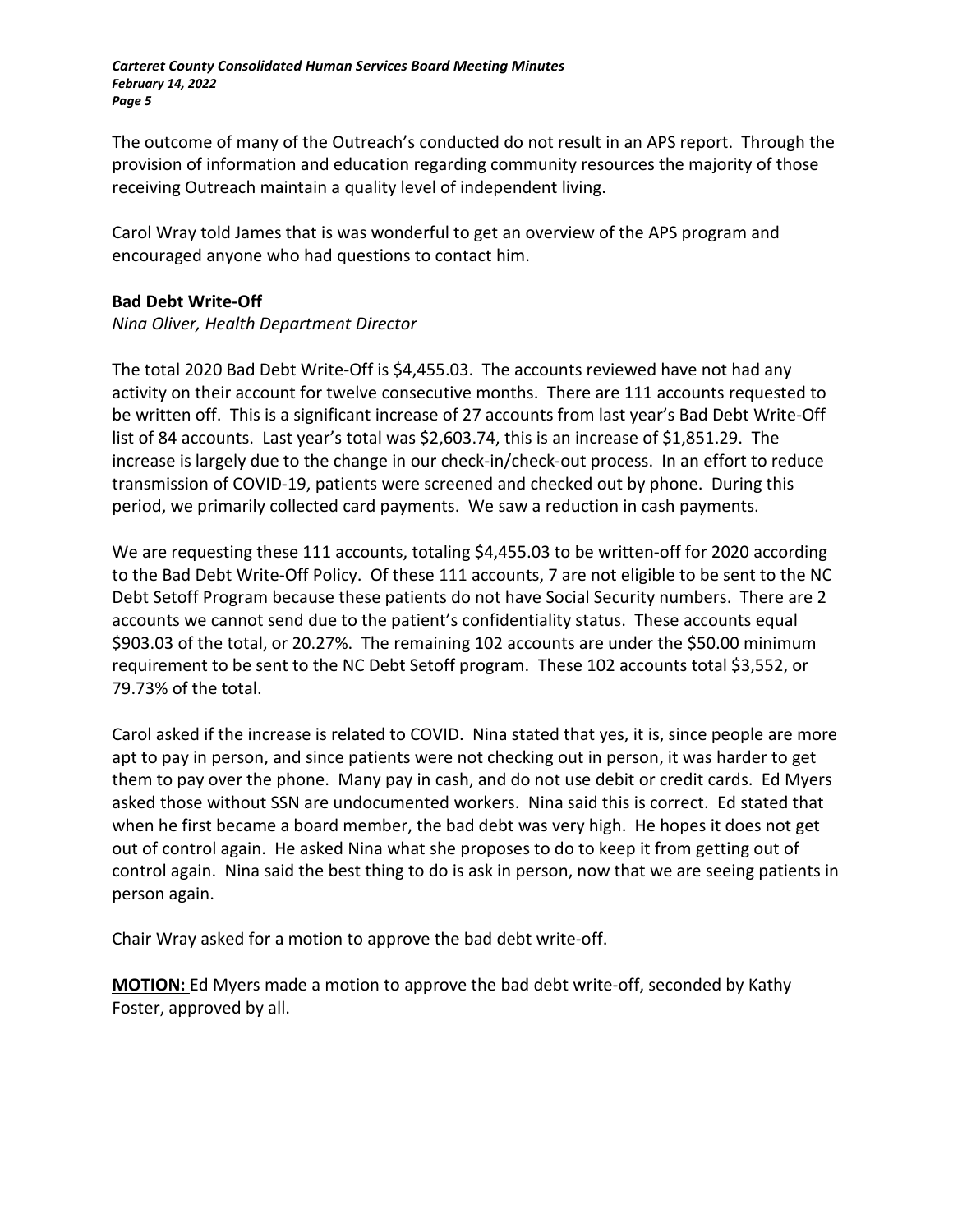#### **Health Department Updates**

*Nina Oliver, Health Department Director*

#### **Environmental Health Updates:**

• A new Animal Control Officer, (Taylor Smith), started February 14, 2022.

#### **Health Education Updates:**

- Laci Shue was hired as the new Health Educator.
- The Health Ed Team is continuing to work with local organizations to distribute N-95 respirators equitably to residents in Carteret County.
- Working with Health Education Intern to plan an outdoor community resource fair, Home Run for Health, at Eastern Park in Smyrna on Saturday, May 12<sup>th</sup>.

#### **Dental Updates:**

- The dental unit is currently at Morehead Primary.
- Still searching for a dental hygienist.

#### **Nursing Updates:**

- We are now offering COVID vaccine throughout the week through our general clinic services. We are also offering it to all clients who come for regular clinic appointments. We continue to offer pediatric COVID vaccine on Wednesday for 5-11-year-olds, and will be ready to offer it to the 0-4-year-olds when it becomes available.
- We continue to offer COVID testing daily.
- We are recruiting for a new position, a Hepatitis C Bridge Counselor. This position will serve other counties within our region to connect clients identified as having Hepatitis C with treatment and other wrap around services.
- We received \$87,000 in state funding to support school health serving positions. In collaboration with the school system, our focus will be securing a mental health specialist who will provide mental and emotional health services and COVID-19 support and response in schools and directly to students.

## **COVID Updates:**

Nina presented a PowerPoint with the latest COVID data. The statewide positivity rate is going down, 14.4%, compared to last month's 31.1%. The county rate is a little higher than last month. There are currently 87 active cases in the county. The HD gave 293 vaccines in January, bringing the total to 14,763. Nomi Health may be partnering with the hospital to bring long term testing resources to the area.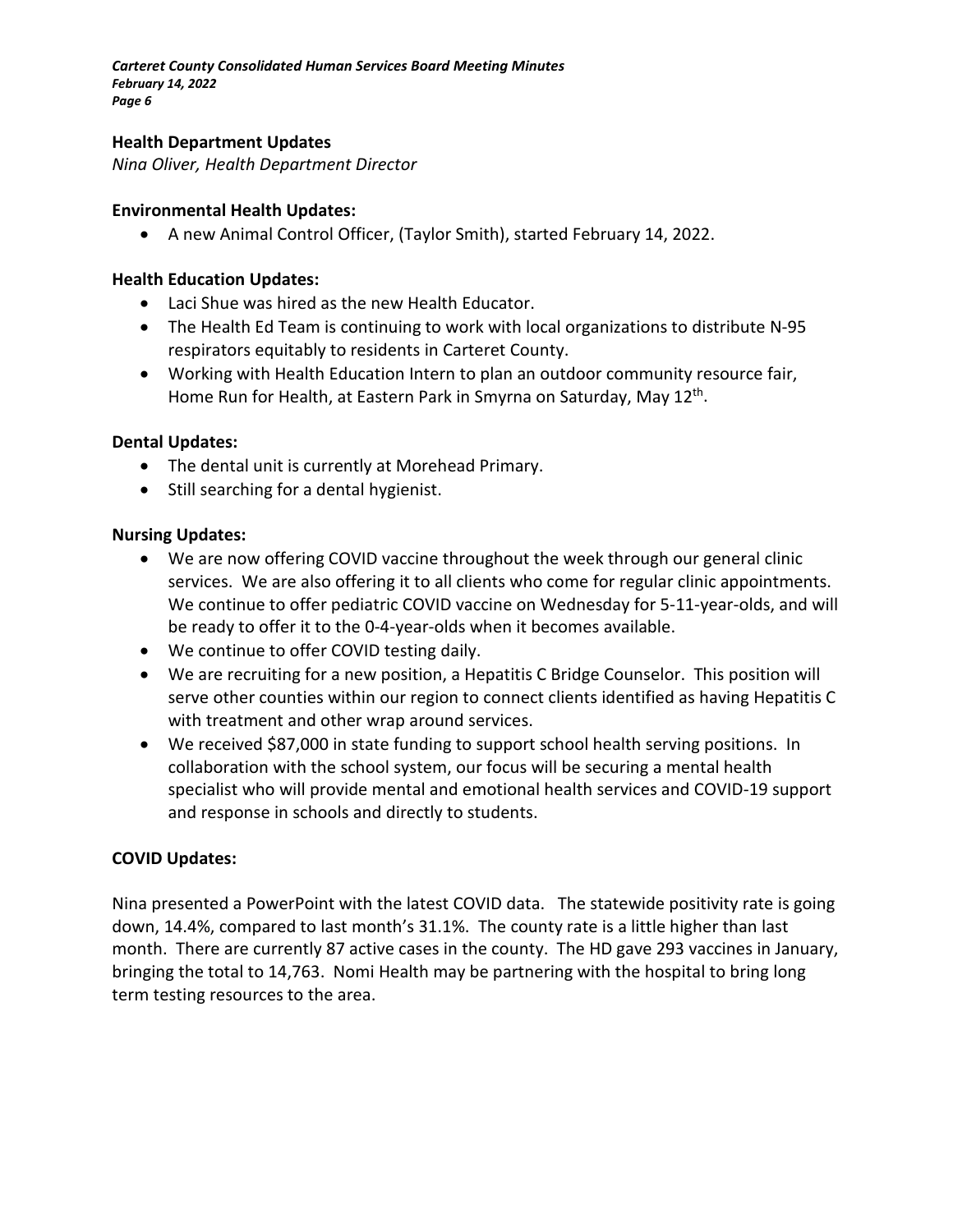

Offering COVID testing 5 days a week

Distribution of N95 masks to the public

 $10-3<sub>pm</sub>$ 

Offering COVID testing on every Saturday in February from

Partnering with the hospital and Nomi Health to bring long<br>term testing resources here to Carteret County

Total number of additional doses/boosters given: 3026

Carteret County Total Population Vaccination Status: People Vaccinated with at Least One Dose: 47,660 People Vaccinated with at Least Orie Dose. 47,000<br>People Vaccinated with Two Doses or One Dose J&J: 44,126<br>People Vaccinated with One Booster/Additional Dose: 20,043 Percent of Population Vaccinated with at Least One Dose: 69% Percent of Population Vaccinated with at Least Orie Dose, 69%<br>Percent of Population Vaccinated with Two Doses or One Dose J&J:<br>64%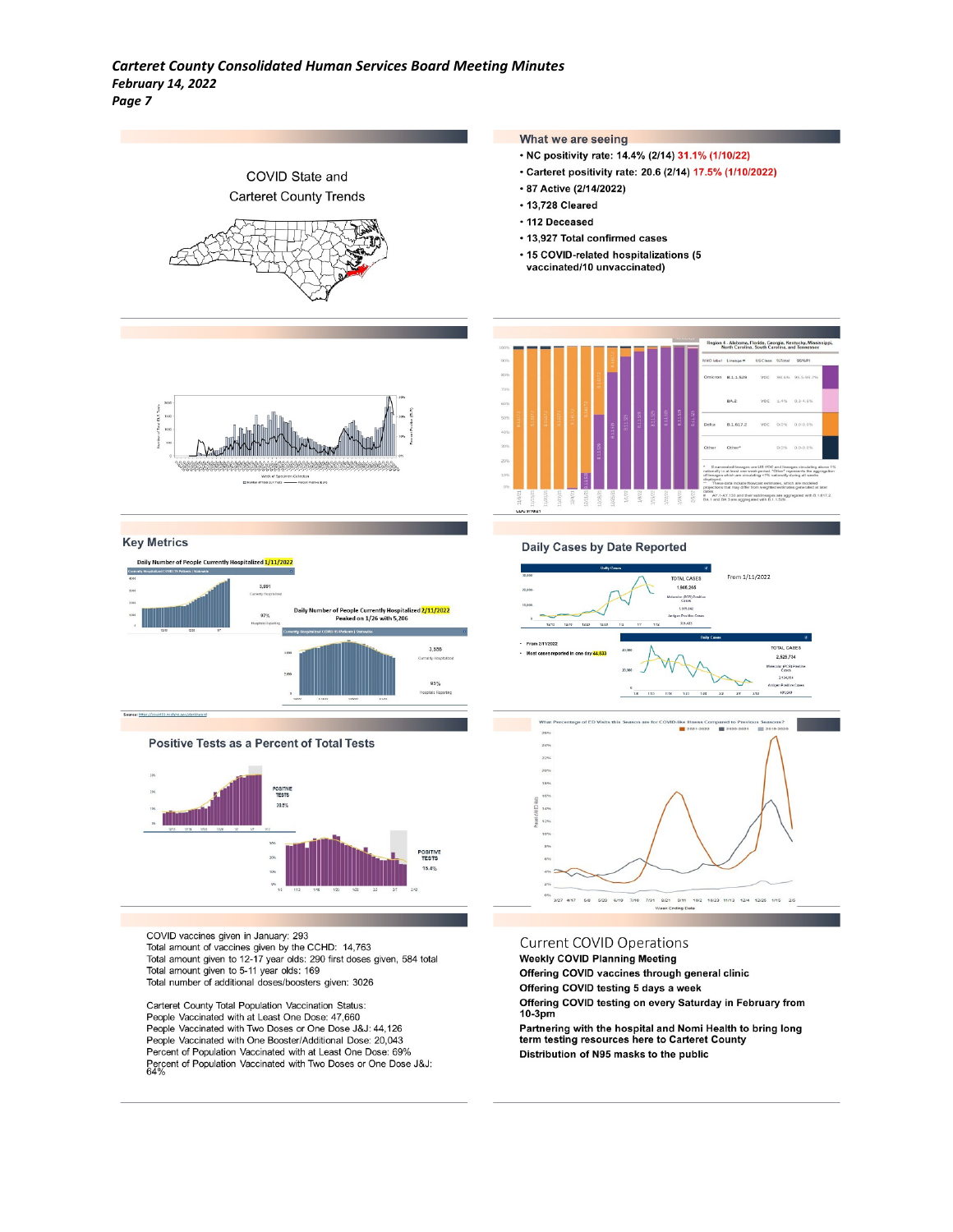## **Strong Schools Took Kit Updates:**

As the pandemic evolves, NC Department of Health and Human Services and the Carteret County Health Department are committed to providing the most effective and appropriate public health guidance for the current phase of the pandemic. The best tools right now are: getting vaccinated, getting boosted, wearing a well-fitting mask, testing after exposure, and staying home when sick. Contact tracing has been an important public health tool used to slow the spread of COVID at earlier points in the pandemic and remains important in certain highrisk congregate settings.

At this phase in the pandemic, individual contact tracing in other settings and in the community is a less effective tool, due to several factors that include:

- Emergence of variants with shorter incubation periods and rapid transmission.
- People with infection are most contagious prior to symptom onset and during the first few days of illness.
- Larger number of asymptomatic and less severe cases due, in part, to some immunity from vaccination and past infection.
- Many infections are never identified by public health agencies because persons with asymptomatic or mild cases may not get tested as well as the increasing use of at-home tests.
- Widespread virus and low rates of case and contact information limit effectiveness of contact tracing as a way to reduce transmission.

Due to these reasons, the Strong Schools Tool Kit now reflects that individual contact tracing and exclusion from school after an identified exposure are no longer a statewide requirement or recommendations in these settings. The Tool Kit is available now but will go into effect on February 21, 2022, giving public health and school leaders time to plan for implementation.

The new version allows greater flexibility and lets children stay in school where they will be able to continue to learn and be around their peers.

Carol Wray stated she is relieved to hear that the tool kit has been updated. She asked if the home tests are skewing the statistics. Nina said there is probably a much higher positivity rate than we know. The home tests are great though because they put people's minds at ease and they cut down on the demand of testing facilities. Cindy stated that there are many presumed positives around the county, so this also impacts our positivity rate. Carol Wray asked how the Saturday testing is going. Nina said she wishes they had been here in January, when the demand was much higher. There were 49 on the first Saturday and only 25 on the second Saturday.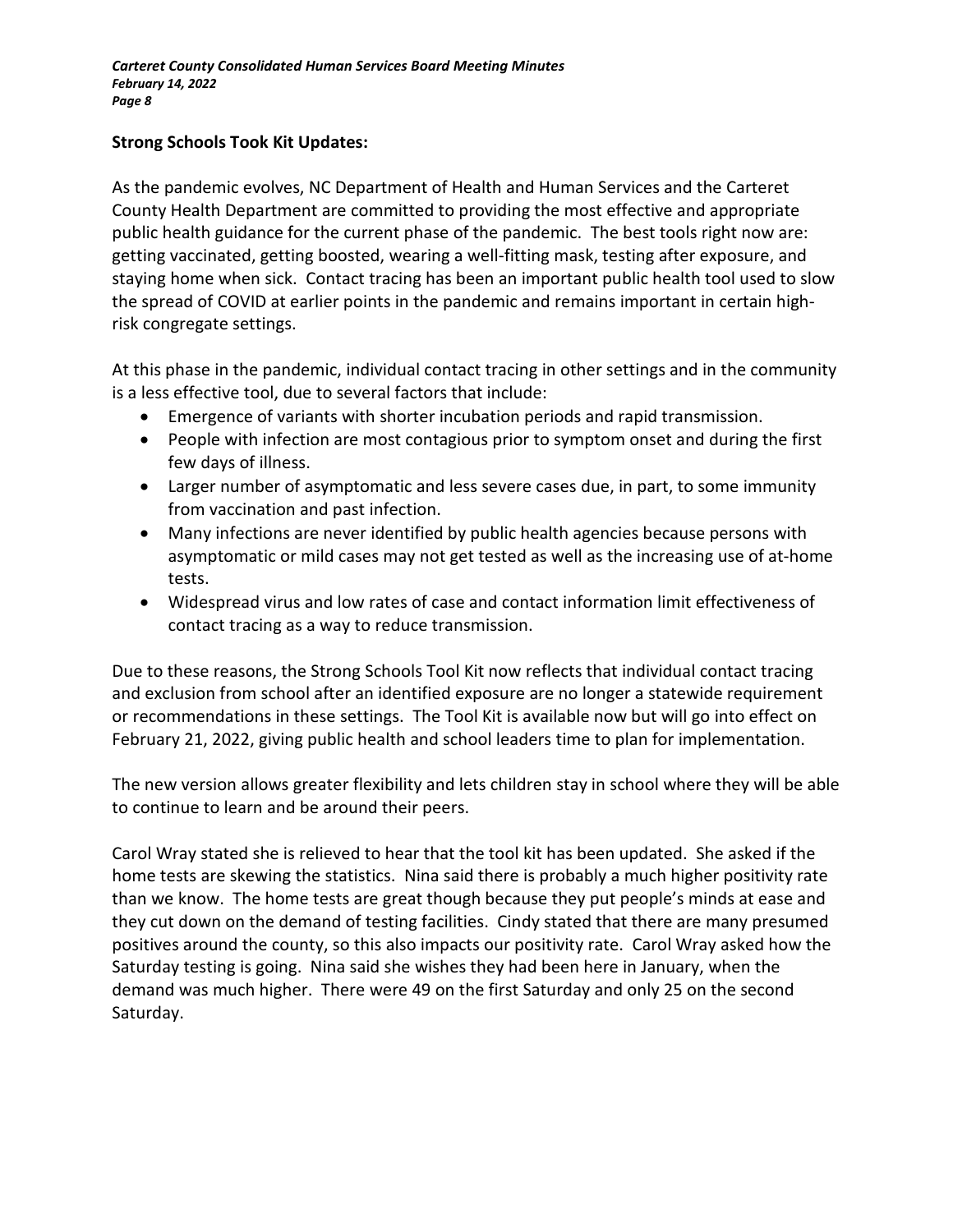#### **DSS Updates**

*Jessica Adams, DSS Director*

#### **Economic Services Updates:**

The Medicaid team continues to undergo the REDA Audit. In January, we had one eligibility error case. We had 50 more applications for Adult Medicaid in January 2022 than we did in January 2021. The number of Medicaid recipients continues to increase due to the Public Health Emergency waivers. The total number of individuals receiving FNS benefits continues to increase, at the end of January we had 7,720 recipients. Child Support continues to perform well with excellent cost effectiveness (\$8.38 per \$1 county dollar). We are working toward improving collections for payments towards arrears and hope to partner with the Sheriff's Office this spring for a Child Support Round-Up.

#### **Child Welfare Services Updates:**

In January, we accepted 43 reports of abuse, neglect or dependency, provided In Home services to 52 families and 73 children were in foster care. We currently have no front-line vacancies; however, we have had a resignation from a Social Work Supervisor. During January, we had cases reviewed by DHHS using the OSRI tool, which is the tool used during the federal review. We also had one Intensive Child Fatality Review. The reviews were helpful in identifying areas of needed growth and continued improvement. There is a lot of work being done at the state level regarding child welfare transformation and we feel we are in a good position to embrace upcoming policy, practice and technology changes.

## **Adult Services Updates:**

At the end of January, we had 70 persons under guardianship. We have received guardianship of new individuals; however, this number is staying stable over the last few months as several wards are now deceased. We received 24 APS reports in January, the highest over the course of a year. Special Assistance personal needs allowance increases from \$46 to \$70 per month beginning March 2022. We have been advised that there will no longer be a cap in the number of Special Assistance In-Home slots beginning in July.

## **Child Care:**

Child Care cases decreased in the month of January, we served 6 less children. We have funding to serve more children, but doing so has been difficult as providers have not been able to accept more children. Spending is down statewide as a result of the pandemic and child care facility staffing issues. There is currently a Waiver of Parent Fees for service months February 2022 through June 2022.

#### **LIHWAP Updates:**

The Low-Income Household Water Assistance Program (LIHWAP) is a new program that provides emergency assistance to low-income households, particularly those with the lowest incomes, that pay a high proportion of household income for drinking water and wastewater services.

• Total Allocation: \$87,687.00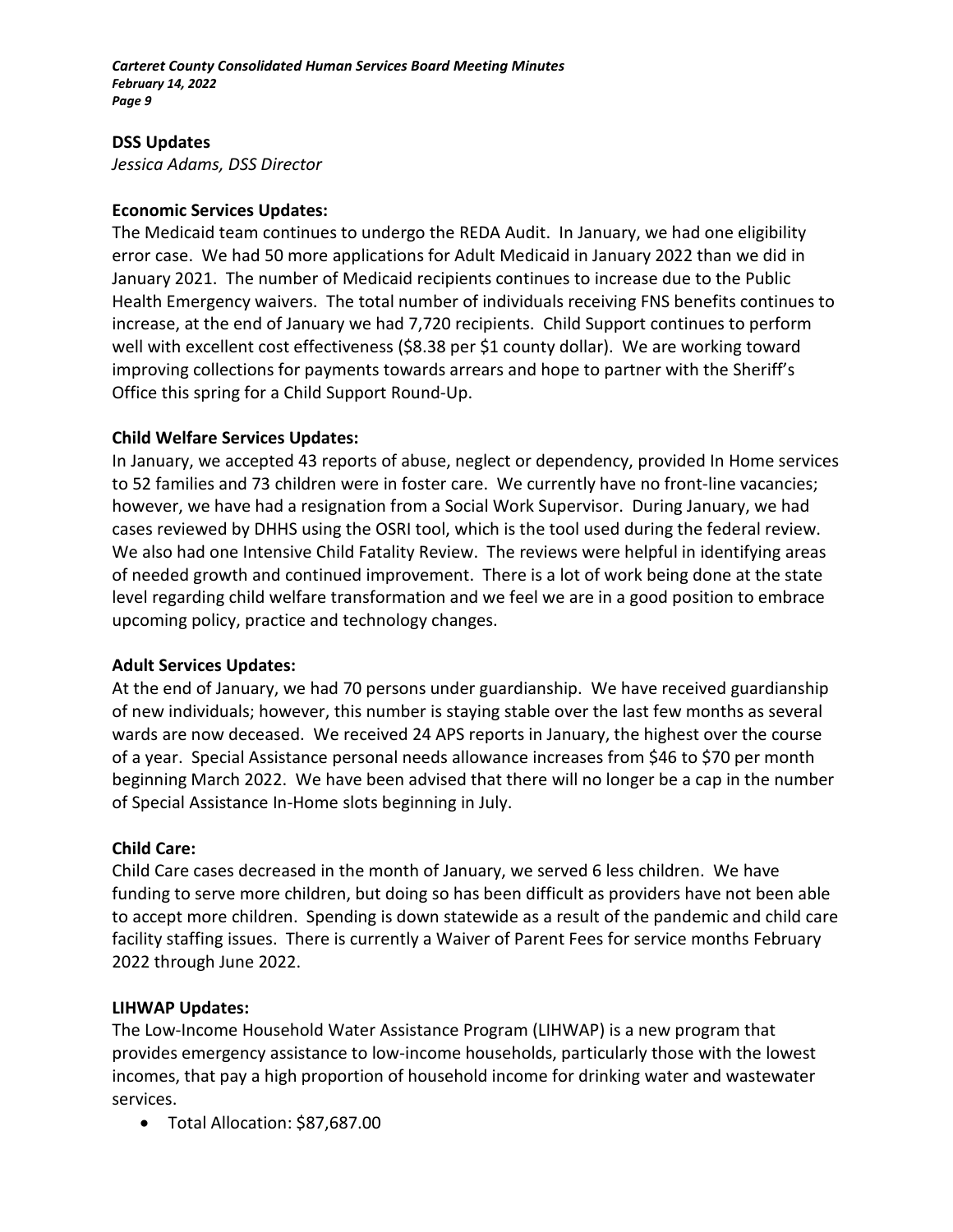- Approved Applications: 278
- Funding Obligated: \$85,568.78
- Those who are 150% poverty level can receive water assistance and receive a one-time payment for up to \$600 toward their current bill, paid directly to the vendor.
- We have requested an additional \$80,000 for the program.
- There are approximately 167 pending payments.

#### **LIEAP Updates:**

- We have been allocated \$259,521 regular LIEAP funds and an additional \$340,382 through ARPA for a total of \$600,003. This benefit goes directly to the client's heating source vendor.
- Households receive \$300, \$400, or \$500 one-time payments based on income and household size.
- Total funding obligated as of 2/14/22 is \$257,900 serving 741 households.

## **Director's Report**

## *Cindy Holman, Human Services Director*

Cindy stated she is very appreciative of the work being done by both agencies. She is also grateful for both directors. Nina will come off probation in March, and Jessica in May. She hopes they stick around for a long time. She wanted to let the board know about an even being held at the Carteret County Speedway on April 9<sup>th</sup>. A concert will be held to raise money for Smart Start.

The Consolidated Human Services Director position is still posted. Applications are being accepted through February 20<sup>th</sup>. The budget is currently being worked on for the next fiscal year. Both will be presented at next month's meeting. Masks are still required in both agencies and will continue to be required until positivity rates are consistently down. Cindy thanked the Board for being faithful in attending the Consolidated Board Meetings.

#### **Old Business**

None

#### **New Business**

Carol Wray wanted the Board to know that the meetings will now be published on the County's website.

#### **Adjournment**

As there was no other business to be discussed, Chair Wray asked for a motion to adjourn.

**MOTION** – Ed Myers made a motion to adjourn, seconded by Scott Cobb, approved by all.